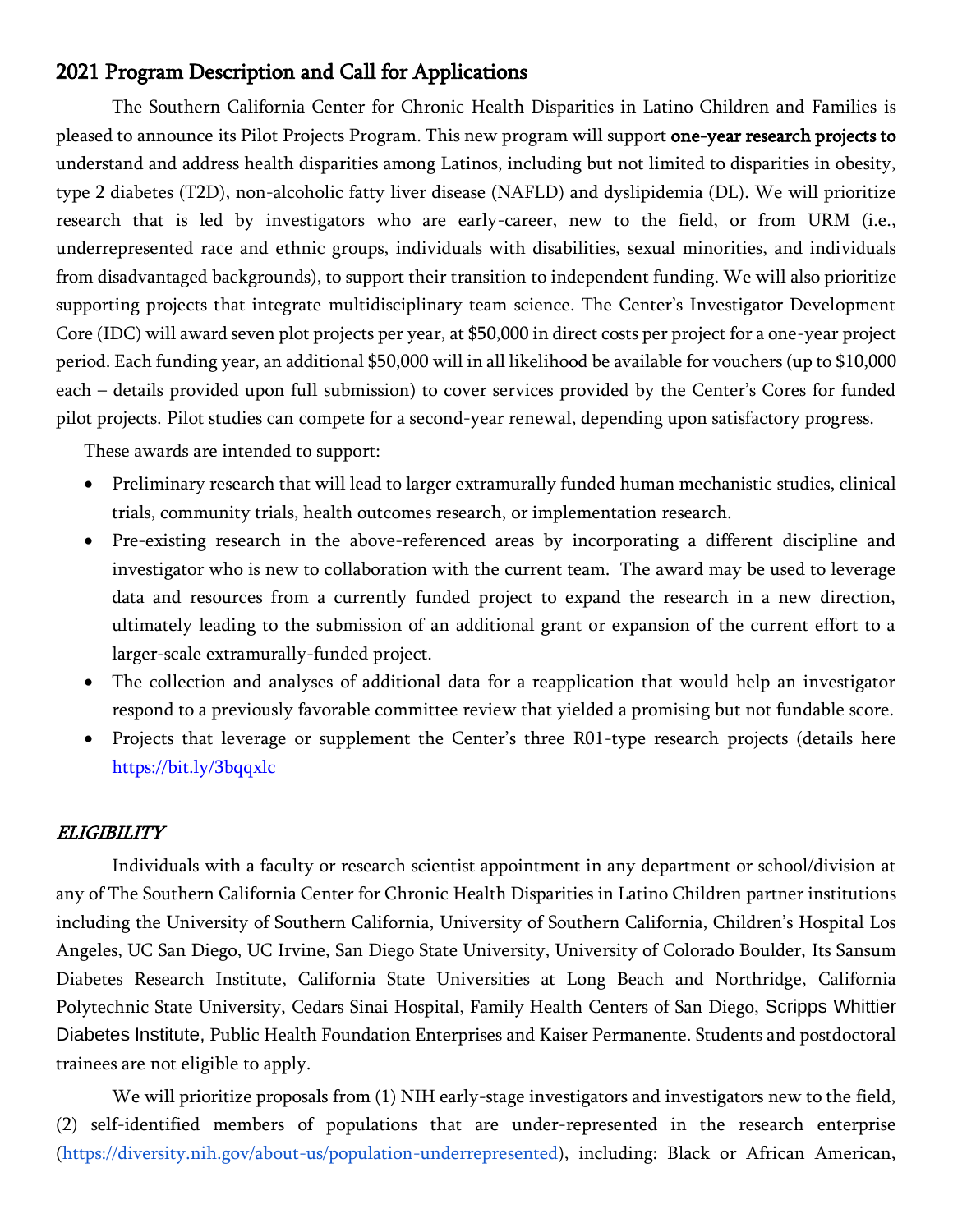Hispanic or Latinx, American Indian or Alaska Native, Asian American, Native Hawaiian or other Pacific Islander, socioeconomically- disadvantaged, underserved rural population, and sexual and gender minorities, and (3) research teams that integrate multidisciplinary team members.

As appropriate, applications are encouraged to include a community outreach, engagement and/or dissemination component via use of community advisory boards, patient advocates, citizen scientists, with a dissemination plan for policy, decision makers, and key opinion leaders.

### LETTER OF INTENT (LOI)

Interested applicants must provide a one-page LOI with NIH-formatted biosketches from all proposed key personnel. The letter should briefly describe: (i) the project goals/specific aims, (ii) the project team, including how key personnel fit with key eligibility criteria, and (iii) how the project will lead to larger extramurally-funded research. LOIs will be pre-reviewed by a scientific panel of Center members and affiliates for significance, innovation, and relevance to the Center. Up to 15 LOIs will be selected annually to advance to full submission. We intend to fund up to 8 projects. All of the LOIs selected to proceed to full proposals and led by junior researchers will be matched with an experienced mentor who is familiar with the field of research.

For questions about eligibility or other aspects please email Donna Spruijt-Metz at dmetz@usc.edu

# To be considered for funding, LOIs [must be uploaded here](https://airtable.com/shr2fP7kCwDCki2jG) by midnight December 13th, 2021.

| Southern California Center for Chronic Health Disparities in Latino Children and Families |                                   |
|-------------------------------------------------------------------------------------------|-----------------------------------|
| 2021-22 RFA TIMELINE                                                                      |                                   |
| 11/15/21                                                                                  | Announcement of RFA               |
| 12/13/21                                                                                  | LOI Submission $(1-2$ page)       |
| 12/22/21                                                                                  | LOI Selection & Notification      |
| 1/5/22                                                                                    | <b>Mentor Match</b>               |
| 2/18/22                                                                                   | Full Proposal submission deadline |
| 4/01/22                                                                                   | Award notification                |

#### THE TIMELINE for this RFA is included below:

## THE FULL APPLICATION will include

- Project Abstract (300 words or less) A brief summary of the project.
- Specific Aims (1 page).